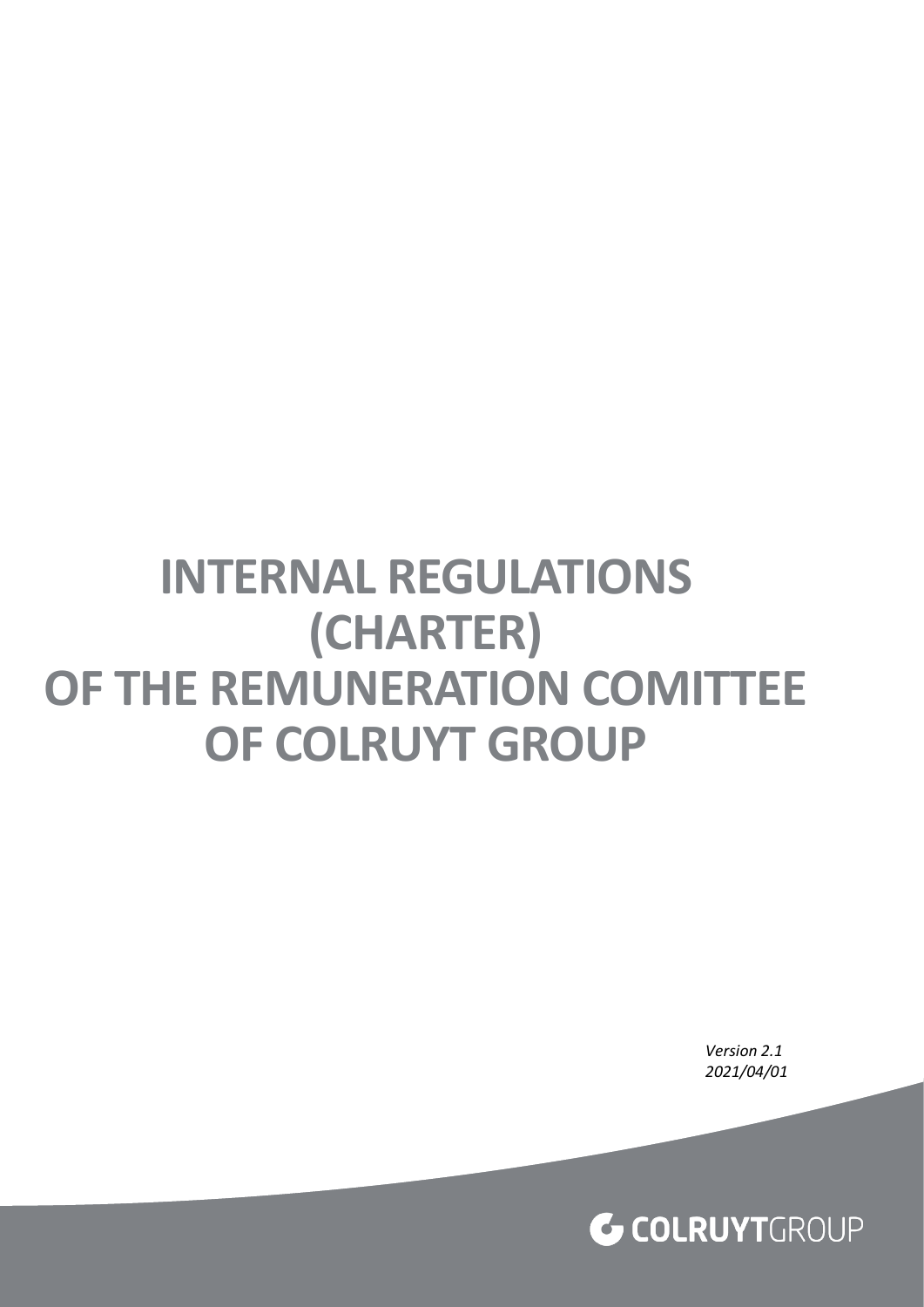

## **1. Introduction**

In September 2011, the Board of Directors proceeded to the establishment of a Remuneration Committee for Colruyt Group.

# **2. Internal regulations of the Remuneration Committee of Colruyt Group**

#### $2.1$ **Role**

In general, the assignment of the Remuneration Committee is to supervise Colruyt Group's **remuneration policy** for the Board of Directors and the shareholders, and to report its findings in this respect to the Board of Directors. In the event of a material change and at least every four years, the remuneration policy is submitted for approval to the General Meeting of Shareholders of Colruyt Group.

The Remuneration Committee also prepares the **remuneration report** for the Board of Directors each year. After approval by the entire Board, this remuneration report is added to the corporate governance statement. The explanation of the remuneration report before the General Meeting of Shareholders, as well as its communication to the Works Council, also come under the responsibility of the Remuneration Committee.

Furthermore the Remuneration Committee will fulfil the tasks described in article 7:100 §5 of the Companies and Associations Code regarding the remuneration policy (in the broadest sense) for directors and members of the Directorate. This role is limited to reporting its findings and formulating proposals in relation to the subject matter mentioned above to the Board of Directors, which retains ultimate responsibility.

The Remuneration Committee thus submits recommendations to the Board of Directors for approval regarding

- the remuneration of directors, including the Chairman of the Board of Directors;
- the remuneration of the CEO and the COO and, on the recommendation of the Chairman of the Management Committee, with regard to the other members of the Management Committee.

Appointments as well as corporate governance matters remain the responsibility of the entire Board of Directors.